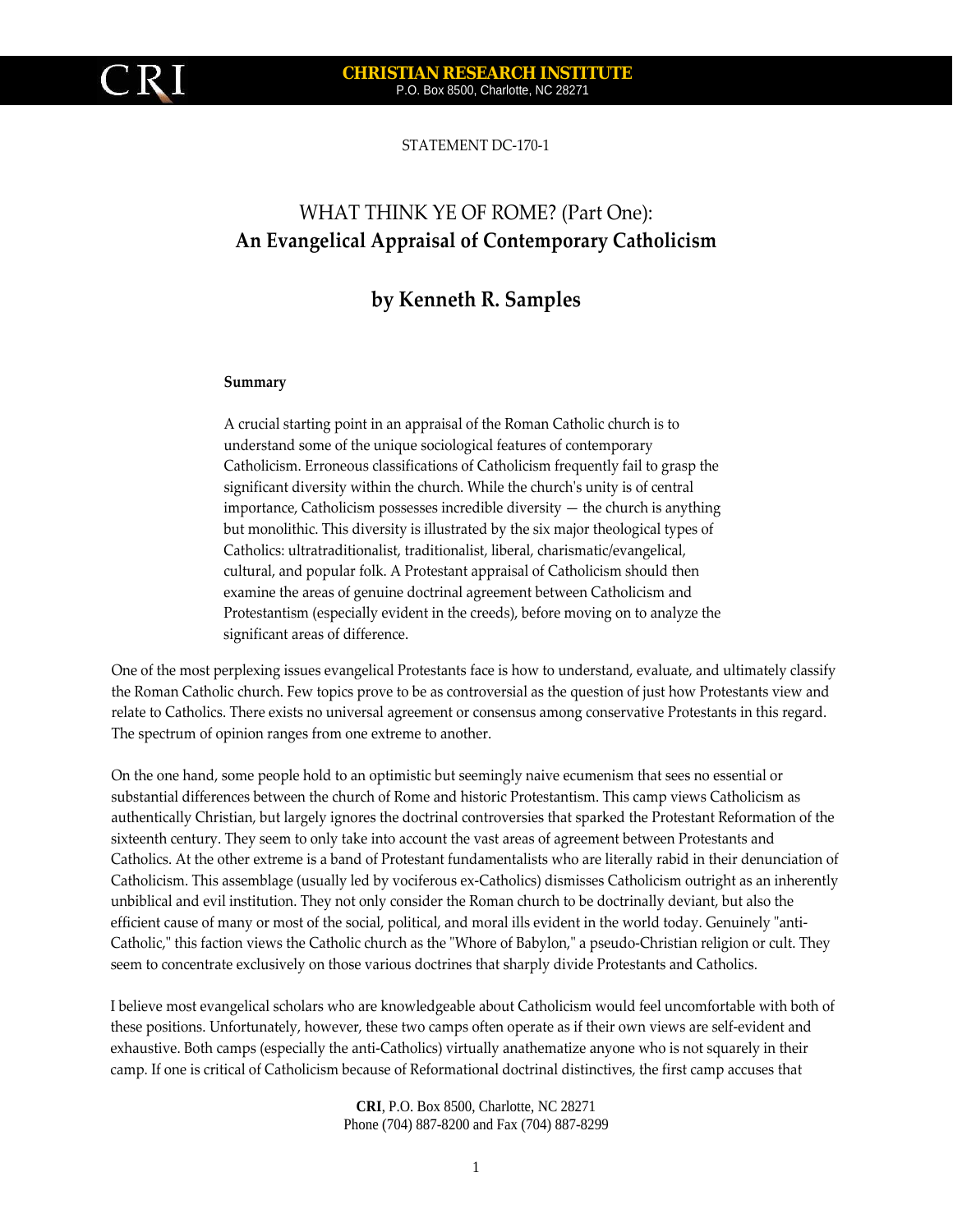person of being divisive, not supporting Christian unity in this important age of ecumenism. In contrast, if one defends certain Catholic beliefs as being authentically Christian, the second camp accuses that person of being a betrayer of the Protestant Reformation and fraternizing with the enemy. *Both* camps fail to see that there is an acceptable alternative position between the two extremes.

This series of articles will attempt to provide some needed balance to this important discussion by doing several things. First, we will seek an accurate understanding of contemporary Catholicism by exploring some of the unique sociological features of the Catholic religion. We will consider the Catholic church's size and sphere of influence, as well as its unity and contrasting diversity. We will look at the major theological types or classifications of Catholics, and explore the uniqueness of the American Catholic church. Second, we will begin our theological appraisal of Catholicism by probing the common areas of agreement between classical Catholicism and historic Protestantism.

In Part Two we will consider serious problems with both the anti-Catholic and uncritically ecumenical Protestant views of Catholicism. Then, in Parts Three and Four, the most important doctrines on which Catholics and Protestants disagree will be carefully examined. At the close of this series the necessary groundwork will have been laid to reach some conclusions about how evangelical Protestants should view Roman Catholics.

Our goal will be to steer clear of the extreme and erroneous classifications of Catholicism described above by providing an evaluation which is fair and representative of Catholicism, but genuinely evangelical in its perspective, and squarely rooted in the central theology of the Protestant Reformation.

## $Defining$ <sup> $"Evangelical"$ </sup>

Before we begin our evangelical appraisal of Catholicism, we need to give some definition to what is meant by the often vague and ambiguous term "evangelical." The term is derived from the Greek noun *euangelion*, which has been translated "good news," "glad tidings," or "gospel." Therefore, at the most fundamental level, being an evangelical Christian means being a believer in and proclaimer of the gospel (the good news that sinful humanity can find redemption in the doing and dying of Christ [1 Cor. 15:1‐4]).

If this were all there was to being an evangelical, however, virtually every Christian group would claim this title. Obviously, the term carries a deeper historical and theological meaning. Lutheran theologian and apologist John Warwick Montgomery has summarized well the historical roots and doctrinal foundations that stand behind evangelical Christianity:

To my way of thinking, "evangelicals" are bound together not by virtue of being members of the same Protestant confessional stream, but by their firm adherence to certain common theological tenets and emphases. These latter would summarize as follows:

(1) Conviction that the Bible alone is Godʹs objectively inerrant revelation to man;

(2) Subscription to the Ecumenical creeds as expressing the Trinitarian heart of biblical religion;

(3) Belief that the Reformation confessions adequately convey the soteriological essence of the scriptural message, namely, salvation by grace alone through faith in the atoning death and resurrection of the God‐man Jesus Christ;

(4) Stress upon personal, dynamic, living commitment to Christ and resultant prophetic witness for Him to the unbelieving world; and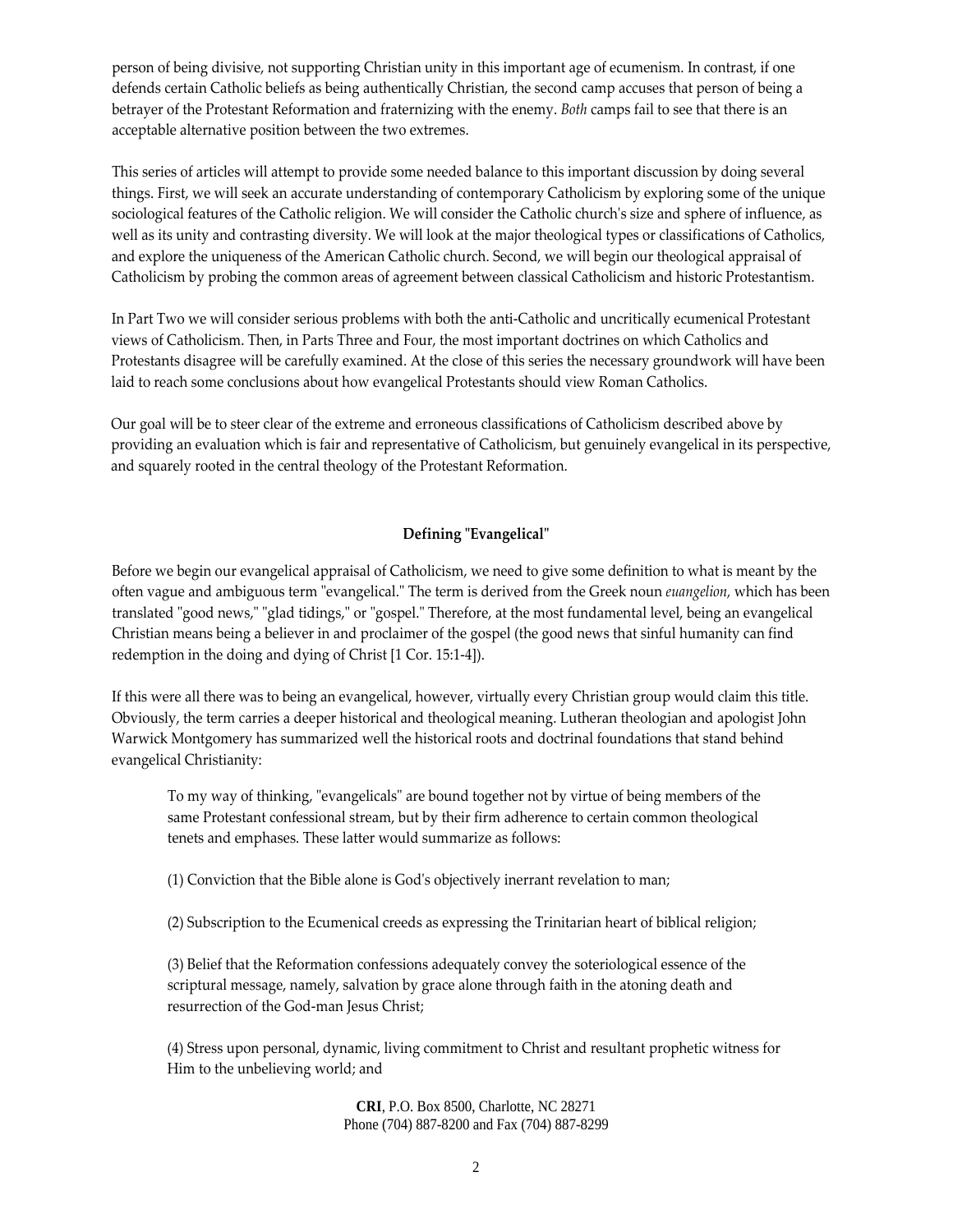(5) A strong eschatological perspective. Whether a member of a large "inclusivist" church or of a small "separated" body, whether Anglican or Pentecostal, an evangelical regards himself in home territory where the above theological atmosphere exists<sup>1</sup>

This concise summary cogently sets forth the belief system that stands behind authentic evangelical Christianity. And it is this broad base that evangelicals affirm to be the very bedrock of Christianity itself. It is from this historic evangelical perspective that we begin our appraisal of contemporary Roman Catholicism.

## **UNDERSTANDING TODAYʹS CATHOLICISM**

Some of the more striking features of Catholicism include its imposing size, its vast sphere of influence, its unity, and its contrasting diversity. Gaining an appreciation of each of these characteristics can help us better understand contemporary Catholicism.

*Size.* The size of the Roman church is astounding. Just less than eighteen percent (17.7) of the entire world population is Roman Catholic (a whopping total of over 928 million people, soon to be a billion).2 Additionally, the church is truly universal in scope, having parishes in virtually every major part of the world. There is a significant Catholic presence on every continent, with the possible exception of Asia. The following are some percentages of Catholics in the world: Africa, 13.9; North America, 24.2; Middle (central) America, 86.6; South America, 88.9; Europe, 39.9; Oceania, 26.5; and Asia, 2.7.3

In terms of other religious bodies, the Roman Catholic population is larger than the other two main branches of historic Christianity combined (Eastern Orthodoxy and Protestantism). There are approximately the same number of Catholics in the world as there are Muslims. The Catholic population in the United States is presently well over 55 million (approximately 22 percent of the U.S. population),<sup>4</sup> and by some Gallup estimates may actually be significantly higher.<sup>5</sup> By comparison, the second largest Christian denomination in the United States is the Southern Baptists with approximately 14 million members.

*Sphere of Influence.* The influence that the Catholic church has had on the world is incalculable. One of Western civilization's greatest influences has undoubtedly been Roman Catholicism. In many respects, European culture has been directly shaped and molded by events surrounding the Vatican. From the fourth century to the present, Roman Catholic thought has had a momentous influence in the areas of politics, economics, history, science, education, theology, philosophy, literature, art, and numerous other areas of culture. The church has wielded great power over the centuries, often spreading enlightenment and benevolence among humanity, but at some points corruption and tyranny.6

While modern‐day Catholicism does not exert the kind of control over Western culture that it did in the high Middle Ages, it is still, as the great Yale historian Jaroslav Pelikan put it, "the most formidable religious institution in the history of America and of the world.<sup>™</sup> Evangelicals should be interested in the study of Catholicism if for no other reason than its immense size and vast sphere of influence. This broadly based system of religious and philosophical thought has captured the hearts and minds of untold millions through most of Christian history.

*Unity.* The unity of the church is of central importance within Catholicism. The Catholic church is understood to be a *union*. This oneness is spoken of when Catholics refer to the "four marks of the church": (1) one, (2) holy, (3) catholic, and (4) apostolic. Ideally, this essential oneness is to be expressed in many aspects within the church: doctrine, ethical teaching, authority, the visible and concrete institution, historical continuity, and sacraments.<sup>8</sup> Unquestionably, one of Catholicismʹs greatest strengths over the centuries has been its sense of unity and historical continuity. Many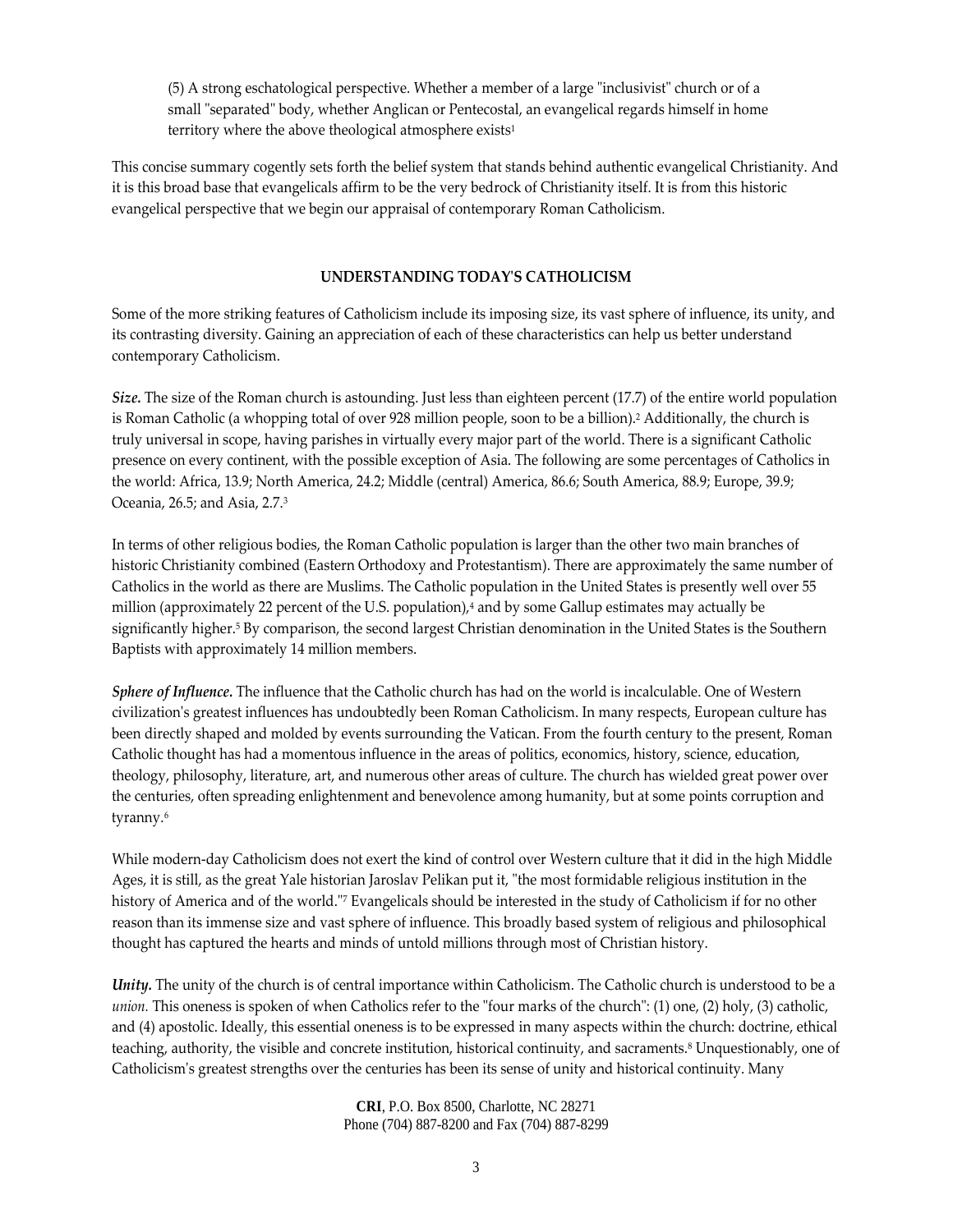converts to Catholicism identify this as their central reason for considering the claims of the Roman church.

Catholic apologists frequently try to marshal the argument that it is this oneness that identifies the Roman church as the one true and authentic church of Jesus Christ. And in certain respects the Catholic church has fared better in terms of unity than its rival — Protestantism. However, the Protestant evangelical rejoinder is that they, rather than Rome, are more faithfully unified in *authentic* apostolic doctrine. Additionally, if we are to take the Catholic argument seriously, then it could be pointed out that the Eastern Orthodox church has remained more consistently unified in certain respects than has the Roman church. Regardless, this strong emphasis on unity within Catholicism has left many non-Catholics with the impression that Catholicism is in actuality a monolith  $-$  a church completely uniform in belief and practice and marching to the same tune.

*Diversity.* Catholicism has probably never been the strict monolith that outsiders have perceived it to be. However, even 50 years ago it still carried many of the unyielding and inflexible characteristics associated with a monolithic structure. In many respects this era of seeming invariability and immutability came to an end with the Second Vatican Council (1962‐65). This council truly revolutionized the church.9 It was not so much a revolution in doctrine as in perspective. Vatican II allowed the "wind of change to blow through the church." This change created an environment that allowed for greater freedom in theology and practice — and a greater tolerance of diversity.10 In times past the measure of being Catholic was submission to the teaching and discipline of the magisterium (official teaching office). Since Vatican II, however, being Catholic may mean many different things.

Today the Catholic church is incredibly divergent. Its diversity is actually on the level of that within Protestantism. This diversity is evidenced in the various types of Catholics one finds in the church. While the *genus* (class) remains Catholic, there are several different *species* (varieties). Evangelical theologian Kenneth Kantzer calls it "the Catholic montage."

## **Different Types of Catholics**

The following varieties of contemporary Catholics should not be understood as exact classifications. Not every Catholic fits neatly into one particular type — there is significant overlapping. (Unfortunately, this overlapping has sometimes caused outside observers to lump differing viewpoints together.) In addition, the types reflect both a sociological and theological assessment, and are best understood in terms of a paradigm (an example or model).

*Ultratraditionalist Catholics.* Ultratraditionalist Catholics consider themselves nonrevisionist Catholics. They are extremely critical of the changes brought about by Vatican II and wish the church would return to its earlier course. They can be somewhat radical in their defense of "old time" Catholicism. For example, they would be happy if the mass (liturgical service centered around the Eucharist) were still recited in Latin. They hold the traditions and hierarchy of the church in highest esteem (except when the hierarchy steps on their nonrevisionist toes). They would strongly affirm classical Catholicism as revealed in the ancient creeds, councils, conciliar documents (i.e., documents produced during councils), and papal encyclicals (i.e., letters). They are generally suspicious and intolerant toward other divergent groups within Catholicism.

One of the best examples of an ultratraditionalist was the late Archbishop Marcel Lefebvre of Switzerland who stated that the reforms of Vatican II "spring from heresy and end in heresy."<sup>11</sup> During his reign as archbishop, Lefebvre continued to ordain priests even after the pope ordered him to stop, and he continued to use the form of the mass as prescribed at the Counter Reformation Council of Trent instead of its modern form.12

While staunch in their beliefs and commitment to nonrevisionist Catholicism, the ultratraditionalists are small in number and their influence within the church is not of great significance. The ultratraditionalists should probably be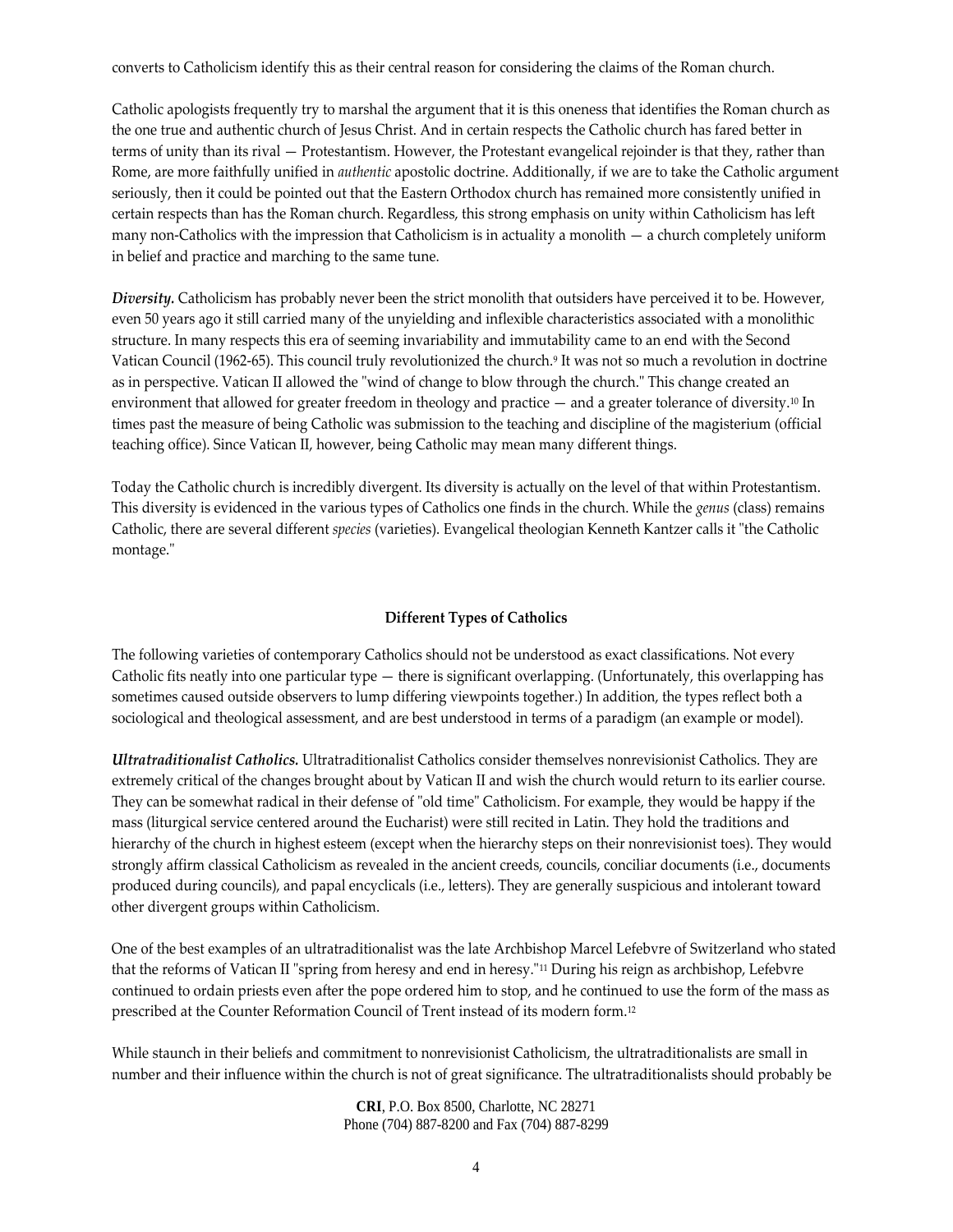seen as the more extreme segment within the traditionalist camp.

*Traditionalist Catholics.* The traditionalist Catholics in many ways make up the backbone of the church hierarchy. A *Christianity Today* editorial described the group this way: "This important segment of the church, specially powerful among the laity of the national churches, the older clergy, and the bishops and upper level of the hierarchy, adheres to the whole of creedal Roman Catholicism and obedience to the church as interpreted by the pope.<sup>"13</sup> The traditionalists are very critical of liberalism and modernism within the church, but they are generally accepting of the reforms found in Vatican II. Although this groupʹs influence diminished somewhat after Vatican II, they have enjoyed a revival during John Paul IIʹs reign as pope. While Pope John Paul may be considered progressive in many of his decisions concerning the church, at heart his doctrinal views are those of a traditional Catholic. This is especially illustrated in his beliefs concerning the Virgin Mary.

*Liberal Catholics.* Liberal Catholics have substantially departed from traditional Catholicism, and one might say from traditional Christianity as a whole. While liberals differ among themselves in the degree to which they depart from classical Catholicism, like their Protestant counterparts they have conceded much to the rationalistic unbelief so prevalent in Western culture since the eighteenth‐century Enlightenment period. They have in effect replaced the Bible and church authority with the authority of human reason.

Many liberal Catholic scholars, such as the German scholar Hans Kung, have questioned the infallibility of the pope, church councils, and the Bible. Others, going farther, have clearly abandoned traditional Christological beliefs and the miracles of the New Testament, and have forsaken almost completely the orthodoxy of the ecumenical creeds. Liberals also question the ecclesiastical practice of an exclusively male priesthood, and many have cast off the churchʹs teaching regarding such moral issues as birth control, abortion, and homosexuality.

Some within the liberal camp have been strongly affiliated with liberation theology, especially in Latin America. Liberation theology interprets the gospel in terms of liberation from poverty and social oppression, and the reconstruction of society — usually along Marxist lines.14 Catholics who embrace liberation theology often show an amazing disregard of traditional doctrinal issues.

Another subset within the broader category of liberal Catholics is what might be called "Eastern mystical" or "New Age" Catholicism. This group seeks to blend Catholic and New Age spirituality. Orthodox Christian beliefs about God and Christ are, to varying degrees, replaced with distinctive New Age beliefs such as pantheism (God is all and all is God), panentheism (God is intrinsically in the world and the world is intrinsically in God), and emphasis upon the Cosmic Christ (a universal, impersonal spirit or cosmic force). Probably the leading "Catholic guru" is Dominican priest Matthew Fox with his "creation-centered spirituality."<sup>15</sup>

Since Vatican II, this liberal camp as a whole has grown significantly within the scholarly ranks of the church, and to a lesser degree among the laity (although both the liberation theology and New Age subsets have strong lay components). Pope John Paul has attempted to curb this influence, however, by disciplining some of the more outspoken liberal scholars (for example, both Kung and Fox have been disciplined by the church). This crackdown has been met with some resistance, especially in America.

*Charismatic/Evangelical Catholics.* 1992 marked the twenty‐fifth anniversary of the Catholic charismatic renewal movement. Emerging from humble beginnings in Pittsburgh, Pennsylvania in 1967, the late 1960s and 1970s saw the Catholic charismatic renewal flourish in the church. While it experienced slow decline in the 1980s, it remains one of the most energetic forces in the Catholic church. It is estimated that 10 million American Catholics have been involved in the renewal, and that worldwide Catholic involvement may be as high as 50 to 65 million.16 Catholics now make up more than a fifth of the worldwide Pentecostal‐charismatic constituency.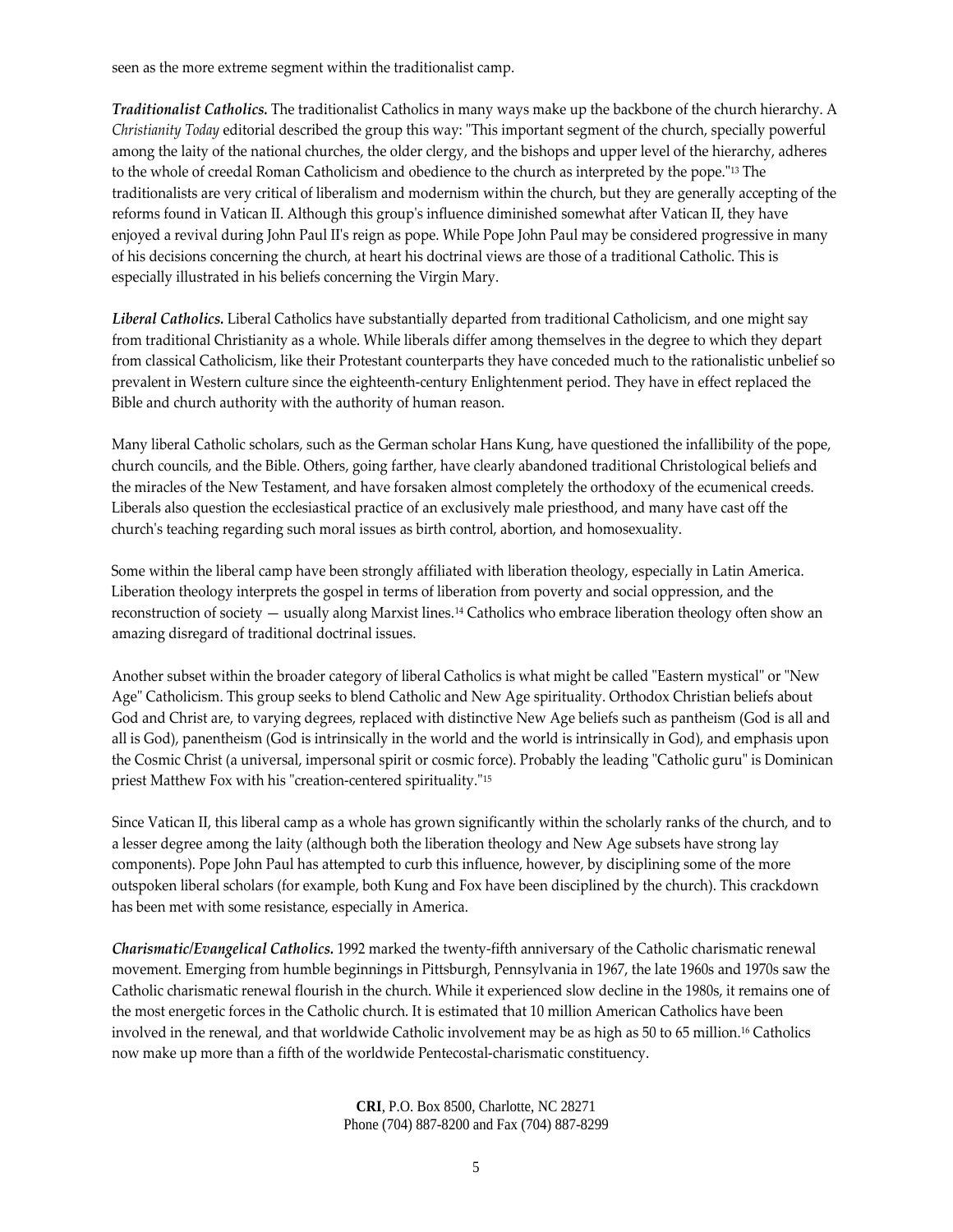Like the broader movement, charismatic Catholics emphasize the *charisma* or gifts of the Holy Spirit, the importance of being baptized in the Holy Spirit, and the Spirit‐filled life. Charismatic Catholics tend to be more evangelical in belief, emphasizing personal faith and trust in Christ, and the assurance of salvation.<sup>17</sup> Reformed theologian J. I. Packer comments concerning charismatic Catholic piety:

It is a fact that in charismatic Catholicism, joyful trust in Christ as one's sin-bearing Savior and loving fellowship with him in his risen life have shifted the traditional devotional focus away from the somber disciplines of self‐denial and suffering and away, too, from the anxieties about merit and destiny to which the formulations of the Council of Trent naturally give rise. Does Catholic doctrine as Trent defined it permit assurance of salvation based on once‐for‐all justification through faith? Opinions, both Protestant and Catholic, differ about that. Nevertheless, Catholic charismatics do observably enjoy this assurance, while yet maintaining humility, a sense of sin, and a life of repentance often more successfully than do their Protestant counterparts. And Protestant and Catholic charismatic teaching on the Christian life is to all intents and purposes identical. Is this not significant for the Christian future?18

It is true that many charismatic Catholics describe themselves as "born again, Spirit-filled Catholics."

Along with possessing a Pentecostal piety, charismatic Catholics generally tend to give Scripture more of an authoritative place in their personal spiritual lives. However, many (though by no means all) charismatic Catholics also have a strong devotion to Mary. While the issue of Marian devotion tends to be a stumbling block between evangelical Protestants and charismatic Catholics,<sup>19</sup> evangelical Protestants surely have more in common with charismatic Catholics than with any other type of Catholics.

Long-time renewal leader, Ralph Martin, is one of the most recognizable American Catholic charismatics/evangelicals.

*Cultural Catholics.* The majority of Catholics in the world probably fit into the category of cultural Catholics. This group is unlike any other type we have considered above. Their identification as "Catholic" is simply more cultural and social than religious. They might rightly be called "womb to tomb Catholics." They often are born in a Hispanic, Irish, Polish, or Italian family — and are therefore baptized, married, and buried in the Catholic church — but have little or no concern about spiritual matters.

Cultural Catholics do not understand Catholicism, nor do they seriously follow its ethical teaching. But they nevertheless have an emotional commitment to the Catholic church. When they attend mass, it is out of habit or family obligation, not religious conviction. Being Catholic to them is essentially a cultural identity (they may even be secular or humanistic in their thinking). This is not unlike how some Jews are merely ethnically or culturally Jewish, rather than adherents to Judaism. It is also like the person who is Lutheran *only* because he happens to be born into a German family, or the Anglican who is *only* Anglican because she was born into a British family. You see, it happens in Protestantism as well. Nominal Catholics, like nominal Protestants, do not understand Christianity, and they do not have a relationship with Jesus Christ. With all due respect, President John F. Kennedy would seem to have fit well the mold of a cultural Catholic.20

*Popular Folk Catholics.* Popular folk Catholics are found especially in Central and South America. These Catholics are very eclectic in their religious thinking and practice. They often combine elements of an animistic or natureculture religion (the primitive religious beliefs that associate the forces of nature and culture with myriads of spirits) with a traditional medieval Catholicism. The result is a syncretistic nightmare. People in countries such as Brazil, Colombia, and Argentina frequently engage in a religion composed of polytheism, occultic spiritism, and a superstitious form of Catholicism. This spiritual smorgasbord enslaves millions of Latin America's peasantry.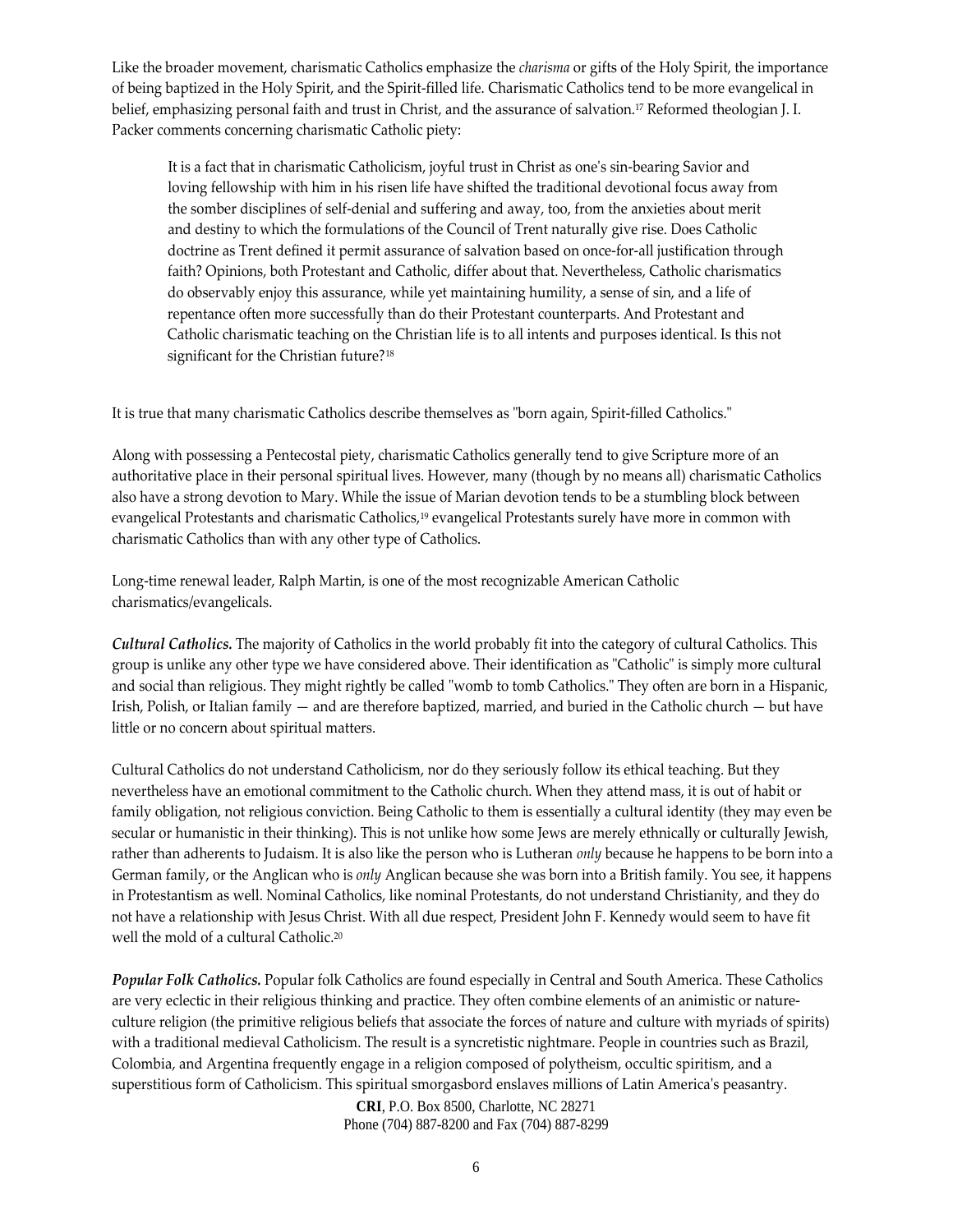Certainly, official Catholic teaching does not sanction this kind of syncretistic religiosity. In certain respects, however, the Catholic church remains culpable. First, the Catholic church has been negligent by failing to train these people to reject all forms of paganism and to embrace solely the Triune God of Christianity.21

Second, the unhealthy and unbiblical aspects of the Catholic understanding of the communion of saints (i.e., the belief in the unity and cooperation among believers in both this world and the next) has contributed to the problem. Even some Catholics in the United States virtually worship saints and the church has failed to take aggressive measures to correct this serious problem of idolatry. It is actually much worse when it comes to devotion to the Virgin Mary, where on a practical level millions of Catholics commit idolatry on a daily basis by worshipping the virgin. This is certainly contrary to official church teaching (i.e., teaching set forth by the Vatican as standard Catholic doctrine), but the Catholic church has been derelict in correcting this serious problem. If the Catholic church wants to convince evangelical Protestants that they merely *honor* Mary, but do not *worship* her, then they must step in and stop this gross idolatry.

Third, the Second Vatican Councilʹs openness to forms of religious pluralism has greatly exacerbated the problem. Ideas such as the "anonymous Christian" (the belief in the possibility of salvation without explicit Christian faith even through non‐Christian religions) as set forth by the influential German theologian, Karl Rahner, has acute and distressing repercussions.22

We have discussed six different species of the one genus: Roman Catholicism. Certainly there are other viewpoints expressed in todayʹs Catholicism, but these appear to be the major types of Catholics. We will now turn our attention to the American Catholic church.

#### **American Catholicism**

Just as Americans in general exhibit a different ethos from the rest of the world, American Catholics have a mindset distinct from other Catholics. Generally speaking, American Catholics tend to be both more independent and more selective in their practice of Catholicism. This attitude certainly contributes to the fact that many American Catholics follow their conscience over church authority, especially when it comes to some of the issues regarding sex and personal lifestyle. In fact, in 1990 the National Conference of Catholic Bishops was so concerned about the inroads the pro-choice element was making into the American church that it hired a public relations firm to "jazz up its public appeal on the abortion issue."<sup>23</sup> (This was the same public relations firm, by the way, that handled former President Ronald Reagan!)

Russell Chandler comments on the extent of this American Catholic individualism:

American Catholics are more likely to follow their own conscience or personal preference than to assent unquestioningly to papal pronouncements. In no area is this more true than matters of sex and lifestyle. Not only do a large majority of U.S. Catholics disapprove of the churchʹs teaching against contraception, they also favor a limited pro‐choice position on abortion.

And many Catholics agree with dissident theologian Father Charles Curran who says that homosexual behavior, masturbation, premarital sex, and divorce aren't always sinful. (About onefourth of U.S. Catholics have been divorced and a half of these have remarried.)<sup>24</sup>

This is certainly powerful evidence that American Catholics tend to think for themselves. The fact is, there is a defiant attitude among a significant number from the clergy down to the general laity.25 This also seems to illustrate just how strong the cultural and liberal factions of Catholicism are within the American church. American Catholicism, like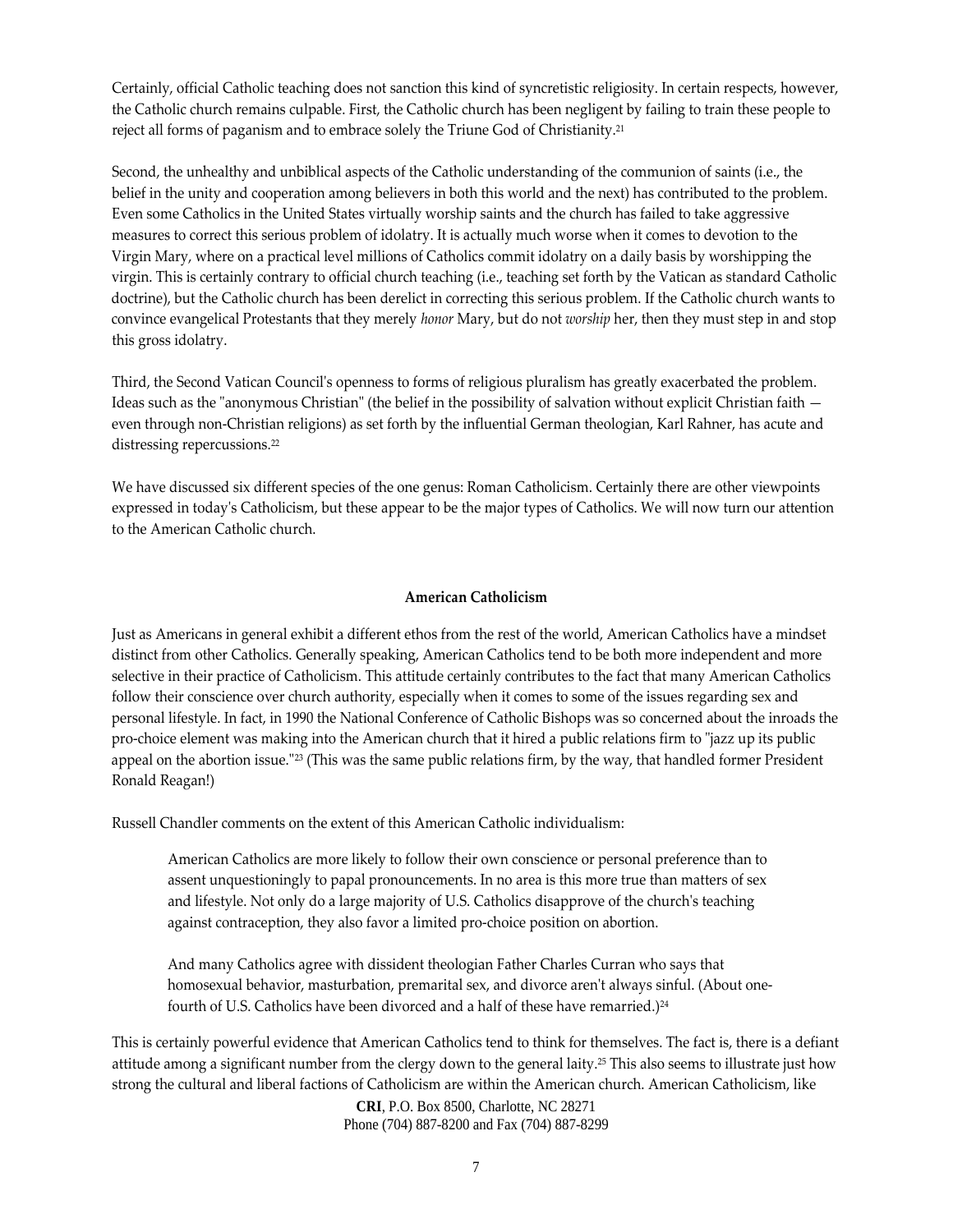American Christianity as a whole, suffers from a growing secularization of both society and the church.

Another area of great concern in Catholicism worldwide, but especially in America, is the growing shortage of priests and nuns. One estimate reported that one out of ten U.S. parishes had no regular priest in 1990.<sup>26</sup> What has made this problem more acute is the fact that the American church continues to experience rapid growth. The church's demand concerning celibacy is the central reason given for men not entering the priesthood. This would only seem to exacerbate the already explosive issue of womenʹs ordination. However, on the positive side, this shortage of clergy has led to a great increase of lay involvement in ministry. As of 1989, an "authorization allows bishops to designate a deacon, non‐ordained sister, brother, or lay member to lead prayers, read Scripture, preach, and perform a Communion service if bread and wine consecrated by a priest is available."<sup>27</sup> In today's church, the laity is performing many of the duties once performed exclusively by the priest.

A continuing bright spot for American Catholicism is its educational system. From elementary schools to colleges, the Catholic church has some of the best educational institutions in the country.

Having gained some appreciation and understanding of many of the facets of contemporary Roman Catholicism, we are now in a position to examine Catholicism from a theological perspective.

### **AN EVANGELICAL PROTESTANT APPRAISAL**

In appraising the Roman Catholic faith, we must first identify which Catholic faith we are speaking about, for as the previous discussion has clearly shown, Catholicism is actually more of a montage than a monolith. Nevertheless, while there are many competing contemporary interpretations of the Catholic faith, there remains the so-called "official teaching of the church." This body of official teaching is quite fluid in many respects, but, nevertheless, it represents what may be considered the classical or orthodox position of the Catholic church. Our focus must therefore be directed toward classical or orthodox Catholicism (as found in the ancient creeds, councils, and official documents of the church) as interpreted by the magisterium.

#### **Standing on Common Ground**

The appropriate place to begin our appraisal of Catholicism is with the vast amount of doctrinal agreement found between classical Catholicism and historic Protestantism. This doctrinal agreement is especially evident in our mutual commitment and loyalty to the great ecumenical creeds of historic Christianity. The creeds, which attempt to summarize the essence of Christian truth,<sup>28</sup> are believed and recited in both Catholic and Protestant churches.

The common points of agreement between orthodox Catholics and evangelical Protestants extend to: belief in the Triune nature and full theistic attributes of God; assent to God as the sovereign creator and sustainer of the world; acceptance of Christ's incarnation as the God-man, including trust in His virgin birth, attesting miracles, atoning death on the cross, bodily resurrection from the grave, ascension into heaven, future return in glory, and work of judgment and resurrection of mankind; affirmation of the Holy Spirit's personality, deity, and involvement in redemption; the acknowledgment of sin, the necessity of grace, and the need of salvation; and confidence in Godʹs preservation and guidance of the Christian church. And, while not mentioned explicitly in the creeds, both camps have a high view of Scripture, affirming both the inspiration and infallibility of the Old and New Testaments.

There is certainly much common ground between the two traditions, but seldom is this carefully and reflectively considered. Most discussions concentrate almost exclusively on the differences between the two camps, which are unquestionably quite significant, as we shall see in detail in future installments of this series. But, the areas of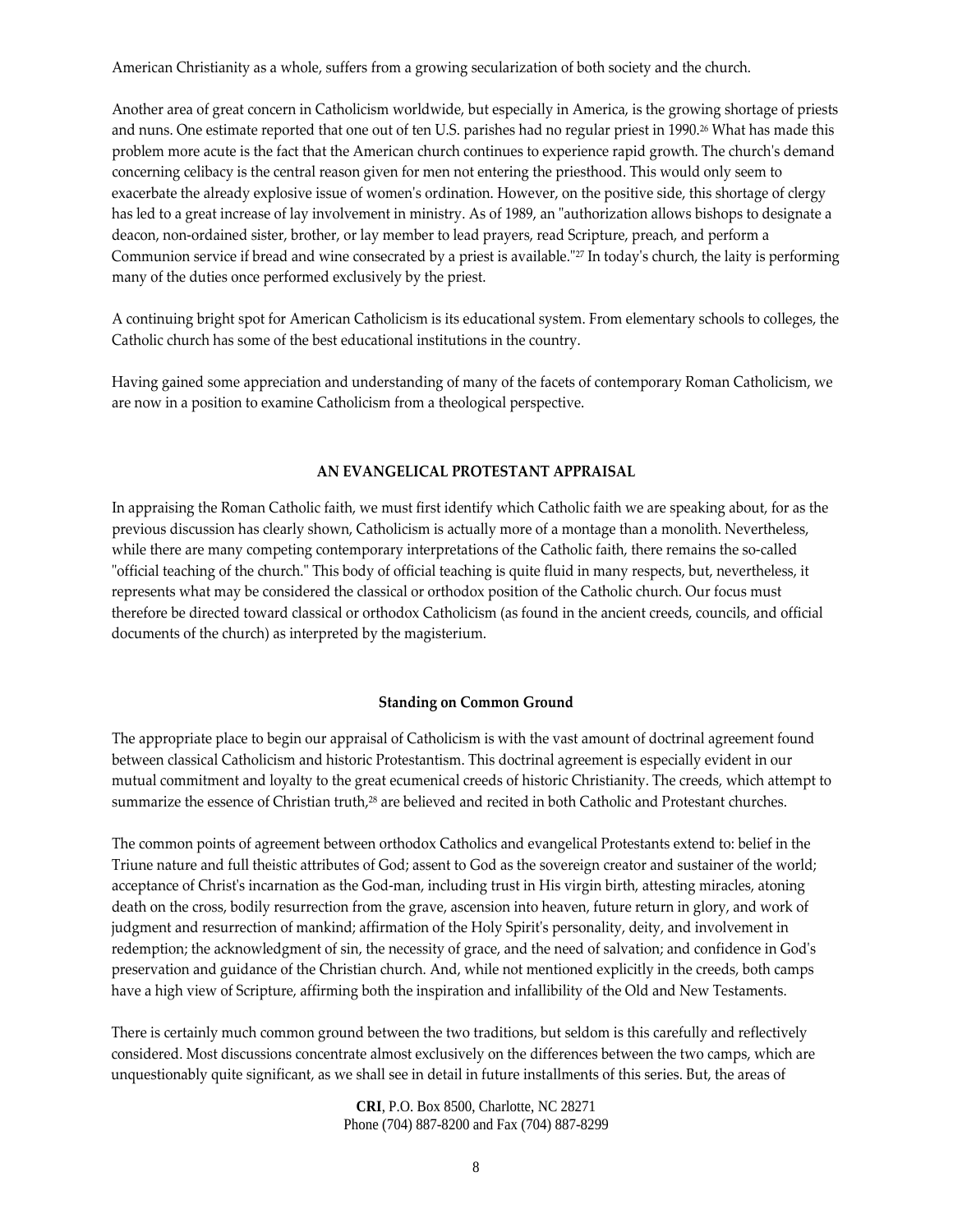common commitment are also quite significant. We should not gloss over these areas of agreement simply because there remain serious differences.29

Further areas of agreement are also apparent. For example, a number of Catholic scholars who would otherwise be considered traditionalist Catholics (strong in their defense of the Catholic views on authority, the nature of the church, the sacraments, etc.), nevertheless set forth the gospel in very evangelical‐sounding terms. Catholic philosopher and apologist Peter Kreeft fits this category. Kreeft, a prolific author whose books sell well among evangelical Protestants, describes himself as an "evangelical Roman Catholic."<sup>30</sup> He made the following provocative comments in his book *Fundamentals of the Faith:*

How do I resolve the Reformation? Is it faith alone that justifies, or is it faith and works? Very simple. No tricks. On this issue I believe Luther was simply right; and this issue is absolutely crucial. As a Catholic I feel guilt for the tragedy of Christian disunity because the church in the fifteenth and sixteenth centuries was failing to preach the gospel. Whatever theological mistakes Luther made, whatever indispensable truths about the Church he denied, here is an indispensable truth he affirmed — indispensable to union between all sinners and God and union between Godʹs separated Catholic and Protestant children.

Much of the Catholic Church has not yet caught up with Luther; and for that matter, much of Protestantism has regressed from him. The churches are often found preaching one of two "other gospelsʺ: the gospel of old‐fashion legalism or the gospel of new‐fangled humanism. The first means making points with God and earning your way into heaven, the second means being nice to everybody so that God will be nice to you. The churches, Protestant and Catholic, may also preach the true Christian gospel, but not often enough and not clearly enough and often watered down and mixed with one of these two other gospels. And the trouble with "other gospels" is simply that they are not true: they don't work, they don't unite man with God, they don't justify.<sup>31</sup>

Kreeft is just one of an increasing number of Catholic scholars who see validity in the Reformation concept of justification by faith.<sup>32</sup> Kreeft goes on to say: "Catholicism as well as Protestantism affirms the utterly free, gratuitous gift of forgiving grace in Christ, free for the taking, which taking is faith. Good works can only be the fruit of faith, flowing freely as a response to the new life within, not laboriously, to buy into heaven.<sup>"33</sup> While we will examine the crucial issue of justification in some detail in Part Three, it is important to note that a number of Catholic scholars have an appreciation for the insights of the Protestant Reformers. Certainly this trend does not insure that there will be a change in the churchʹs official teaching on justification; but neither should it be dismissed as insignificant.

Another point that should be understood and weighed, in terms of Protestant‐Catholic agreement, is that evangelical Protestants actually have far more in common with orthodox Catholics than they do with liberal Protestants. And orthodox Catholics have much more in common doctrinally with evangelical Protestants than they do with liberal Catholics. Both camps continue to face the challenge of religious liberalism which in many respects denies the very essence of Christianity.

Even with the significant areas of agreement that I have discussed above, a notable number of evangelicals remain utterly convinced that the Roman Catholic church is a non-Christian cult.<sup>34</sup> They frequently charge that "Romanism" is: (1) an apostate religious system, (2) an invalid expression of Christianity, and (3) the largest and most influential non‐Christian cult in the world. In Part Two I will demonstrate just why Catholicism should *not* be classified as a cult. At the same time I will highlight several aspects of Catholicism which should be of serious concern to Protestants.

#### **NOTES**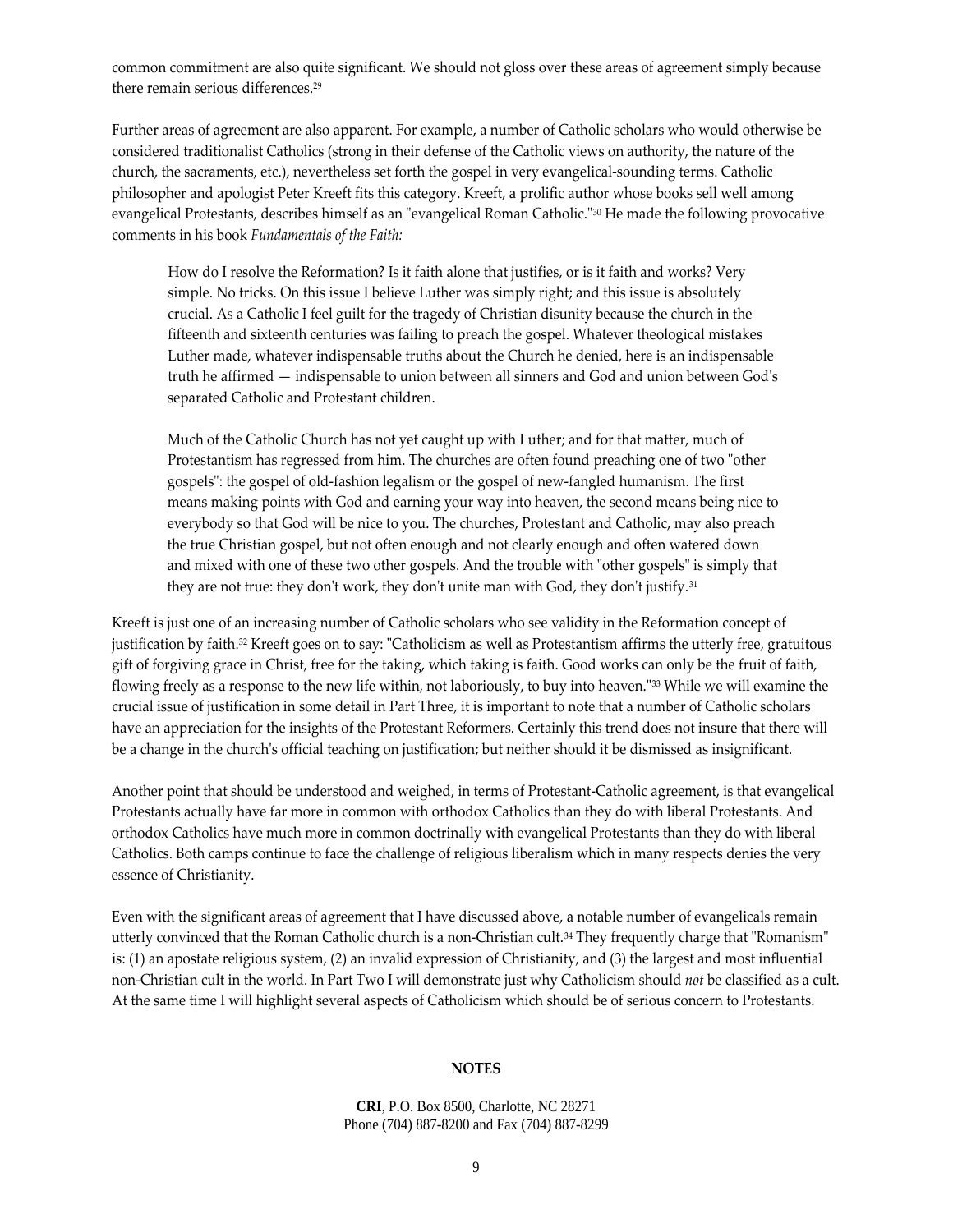<sup>1</sup> John Warwick Montgomery, *Ecumenicity, Evangelicals, and Rome* (Grand Rapids: Zondervan Publishing House, 1969), 16‐18. While this writer holds firmly to the full and complete inerrancy of Scripture (and believes that the "limited inerrancy" view is seriously flawed), some would be reluctant to exclude those who are, except for their rejection of inerrancy, clearly evangelical in belief and practice. For further discussion concerning the proper definition of the word "evangelical," see Walter A. Elwell, ed., *Evangelical Dictionary of Theology* (Grand Rapids: Baker Book House, 1984), s.v. "Evangelicalism," 379-82.

<sup>2</sup> *1993 Catholic Almanac* (Huntington, IN: Our Sunday Visitor Publishing Division, 1992), 367.

<sup>3</sup> *Ibid.*

<sup>4</sup> *Ibid.,* 436.

<sup>5</sup> A recent Gallup survey estimates that the present U.S. Catholic population may be as high as 65 million (28%). *See* Andrew M. Greeley, *The Catholic Myth* (New York: Macmillan Publishing Company, 1990), 109.

<sup>6</sup> *See* Williston Walker, *A History of the Christian Church* (New York: Charles Scribnerʹs Sons, 1970).

<sup>7</sup> Jaroslav Pelikan, *The Riddle of Roman Catholicism* (New York: Abingdon Press, 1960), 12.

<sup>8</sup> Peter Kreeft, *Fundamentals of the Faith* (San Francisco: Ignatius Press, 1988), 245‐71. Kreeft discusses several other ways in which the Catholic church expresses its essential oneness.

<sup>9</sup> *See* David F. Wells, *Revolution in Rome* (Downers Grove, IL: InterVarsity Press, 1972).

<sup>10</sup> George Carey, *A Tale of Two Churches* (Downers Grove, IL: InterVarsity Press, 1985), 7‐15.

<sup>11</sup> Andrew T. LePeau and Noel Becchetti, "Understanding Roman Catholicism," *His Magazine*, April 1981, 22-25. <sup>12</sup> *Ibid.,* 23.

13 "What Separates Evangelicals and Catholics?" *Christianity Today*, 25 February 1983, 12-15.

<sup>14</sup> See Ron Rhodes, "Christian Revolution in Latin America: The Changing Face of Liberation Theology," Christian *Research Journal,* Winter 1991, 8‐14.

<sup>15</sup> See Mitchell Pacwa, S.J., "Catholicism for the New Age: Matthew Fox and Creation-Centered Spirituality," Christian *Research Journal,* Fall 1992, 14‐19, 29‐31.

<sup>16</sup> Julia Duin, "Charismatics on the Pentecostal Trail," *Christianity Today*, 22 June 1992, 25.

17 Stephen Board, "Are Catholic Charismatics 'Evangelicals'?" *Eternity*, July 1978, 12-16.

<sup>18</sup> J. I. Packer, "Rome's Persistent Renewal," *Christianity Today*, 22 June 1992, 19.

<sup>19</sup> *See* Elliot Miller and Kenneth R. Samples, *The Cult of the Virgin* (Grand Rapids: Baker Book House, 1992).

<sup>20</sup> *See* Thomas C. Reeves, *A Question of Character: A Life of John F. Kennedy* (Toronto: The Free Press,1991).

<sup>21</sup> Some Catholic scholars and clergy have been greatly troubled by this syncretism, and have attempted to reform the Latin wing of the church in this regard. However, as a whole the church has virtually neglected this problem.

<sup>22</sup> We will return to the issue of religious pluralism later in this series. For more discussion of Rahner's concept of the ʺanonymous Christian,ʺ *see* Sinclair B. Ferguson and David F. Wright, eds., *New Dictionary of Theology* (Downers

Grove, IL: InterVarsity Press, 1988), s.v. "Anonymous Christianity," 25-26.

<sup>23</sup> "Catholic Soul-Searching in America," *Insight*, 14 May 1990, 52.

<sup>24</sup> Russell Chandler, *Racing Toward 2001: The Forces Shaping Americaʹs Religious Future* (Grand Rapids: Zondervan Publishing House, 1992), 173.

<sup>25</sup> See Richard N. Ostling, "Drawing the Line on Dissent," Time, 9 July 1990, 62.

<sup>26</sup> Chandler, 168.

<sup>27</sup> *Ibid.*

<sup>28</sup> Some Protestants, especially those from noncreedal or nonconfessional churches, experience discomfort when one appeals to the ecumenical creeds of Christendom as having some authority. This is unfortunate, however, because while the creeds are certainly not inspired or inerrant, and while they are subservient to Scripture in terms of authority, they nevertheless adequately convey biblical truth and are thus authoritative statements.

<sup>29</sup> On this *see* Carey, 61.

<sup>30</sup> Peter Kreeft, "The Catholic Market," Bookstore *Journal*, February 1992, 28.

<sup>31</sup> Kreeft, *Fundamentals of the Faith,* 290.

<sup>32</sup> *See* Carey, 44.

<sup>33</sup> Kreeft, *Fundamentals of the Faith,* 291.